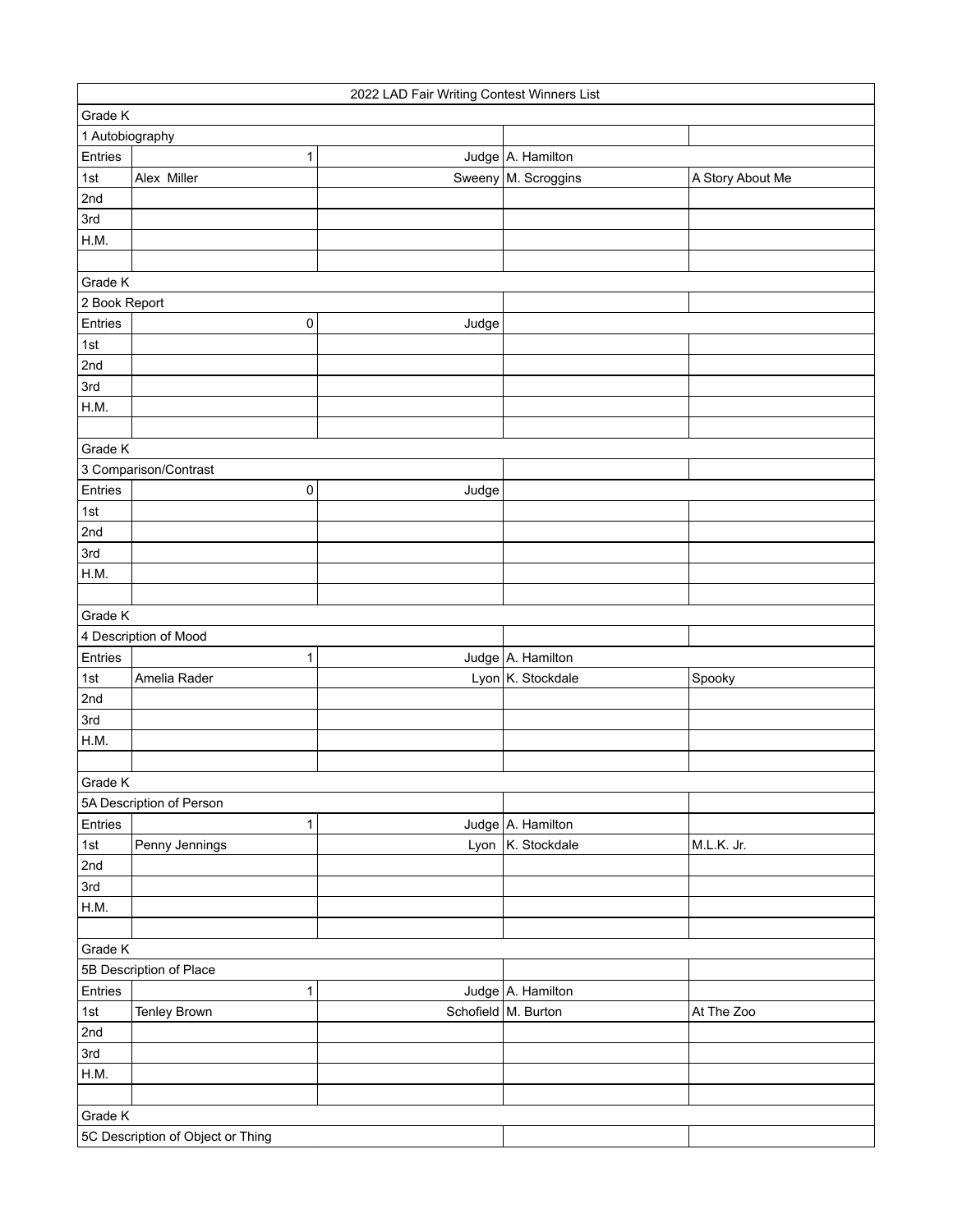| Entries   | 9                                     |        | Judge S. Summers    |                        |
|-----------|---------------------------------------|--------|---------------------|------------------------|
| 1st       | Henley Nguyen                         |        | Lyon K. Stockdale   | Snakes                 |
| 2nd       | Sabastian Patterson                   |        | Lyon K. Stockdale   | All About Hummingbirds |
| 3rd       | Stella Doubrava                       |        | Lyon   K. Stockdale | I Am a Rock            |
| H.M.      | Adyson Bordwell                       | Sweeny | M. Scroggins        | All About Penguins     |
|           |                                       |        |                     |                        |
|           |                                       |        |                     |                        |
| Grade K   |                                       |        |                     |                        |
| 6 Letters |                                       |        |                     |                        |
| Entries   | 0                                     | Judge  |                     |                        |
| 1st       |                                       |        |                     |                        |
| 2nd       |                                       |        |                     |                        |
| 3rd       |                                       |        |                     |                        |
| H.M.      |                                       |        |                     |                        |
|           |                                       |        |                     |                        |
| Grade K   |                                       |        |                     |                        |
|           | 7 Essay with Original Photos          |        |                     |                        |
| Entries   | 0                                     | Judge  |                     |                        |
| 1st       |                                       |        |                     |                        |
| 2nd       |                                       |        |                     |                        |
| 3rd       |                                       |        |                     |                        |
| H.M.      |                                       |        |                     |                        |
|           |                                       |        |                     |                        |
| Grade K   |                                       |        |                     |                        |
|           | 8 Journal/Diary Fictional             |        |                     |                        |
|           |                                       |        |                     |                        |
| Entries   | 1                                     |        | Judge S. Summers    |                        |
| 1st       | <b>Addy Deal</b>                      |        | Lyon K. Stockdale   | Me and Tacky           |
| 2nd       |                                       |        |                     |                        |
| 3rd       |                                       |        |                     |                        |
| H.M.      |                                       |        |                     |                        |
|           |                                       |        |                     |                        |
| Grade K   |                                       |        |                     |                        |
|           | 9 Journal/Diary Personal              |        |                     |                        |
| Entries   | $5\vert$                              |        | Judge $ S.$ Summers |                        |
| 1st       | Aiden Hartleroad                      |        | Lyon K. Stockdale   | My Birthday            |
| 2nd       | Alli Sparkman                         |        | Lyon K. Stockdale   | Spring Break           |
| 3rd       | Kamden Huff                           |        | Lyon   K. Stockdale | I Got Muddy            |
| H.M.      |                                       |        |                     |                        |
|           |                                       |        |                     |                        |
| Grade K   |                                       |        |                     |                        |
|           | 10 Literary Analysis of Character     |        |                     |                        |
| Entries   | 0                                     | Judge  |                     |                        |
| 1st       |                                       |        |                     |                        |
| 2nd       |                                       |        |                     |                        |
| 3rd       |                                       |        |                     |                        |
| H.M.      |                                       |        |                     |                        |
|           |                                       |        |                     |                        |
| Grade K   |                                       |        |                     |                        |
| Entries   | 11 Literary Analysis of Conflict<br>0 | Judge  |                     |                        |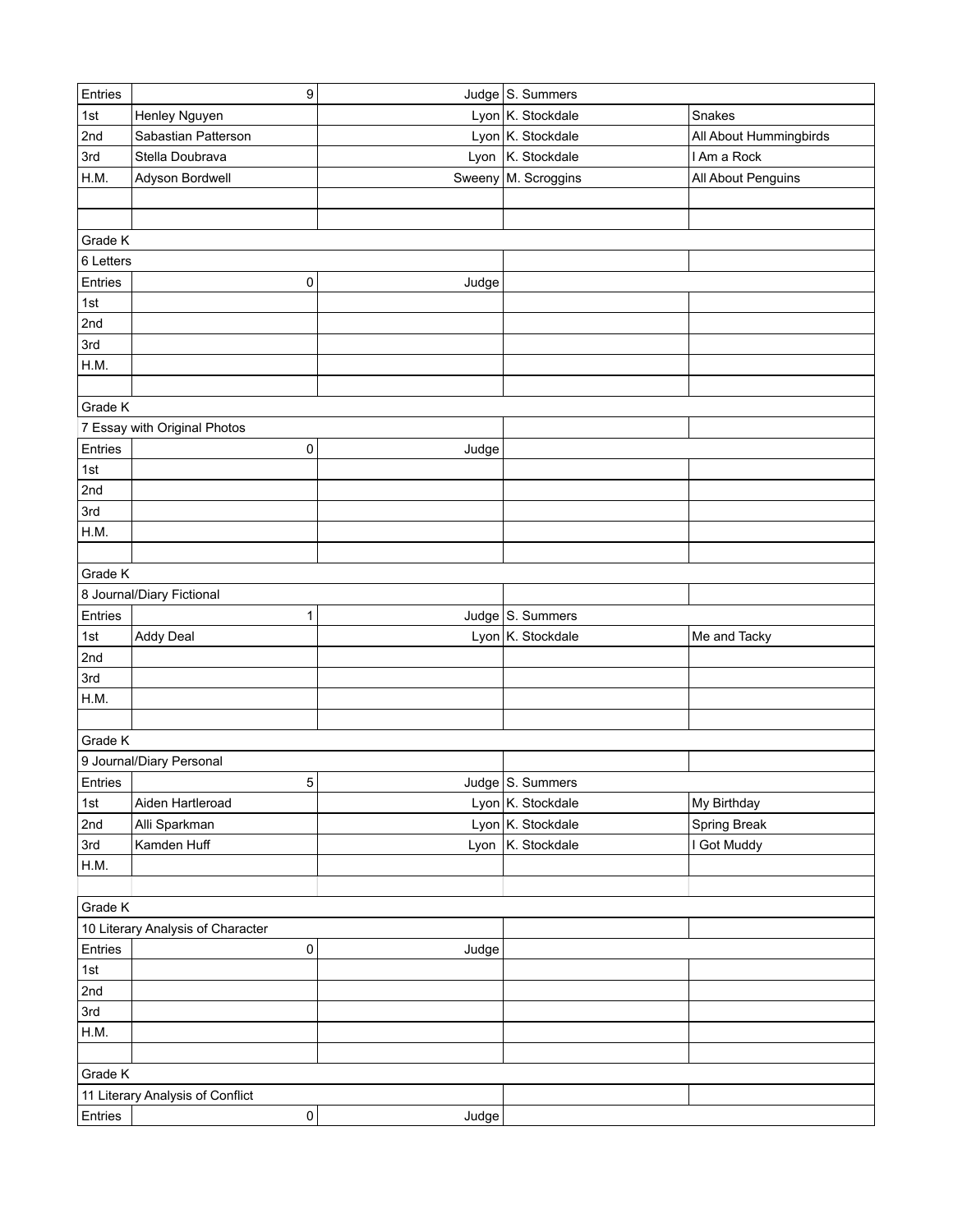| 1st             |                                                 |       |  |
|-----------------|-------------------------------------------------|-------|--|
| 2nd             |                                                 |       |  |
| 3rd             |                                                 |       |  |
| H.M.            |                                                 |       |  |
|                 |                                                 |       |  |
| Grade K         |                                                 |       |  |
|                 |                                                 |       |  |
|                 | 12 Literary Analysis of Setting                 |       |  |
| Entries         | $\pmb{0}$                                       | Judge |  |
| $\vert$ 1st     |                                                 |       |  |
| 2nd             |                                                 |       |  |
| 3rd             |                                                 |       |  |
| H.M.            |                                                 |       |  |
|                 |                                                 |       |  |
| Grade K         |                                                 |       |  |
|                 | 13 Literary Analysis of Symbol                  |       |  |
| Entries         | 0                                               | Judge |  |
| 1st             |                                                 |       |  |
| 2nd             |                                                 |       |  |
| 3rd             |                                                 |       |  |
| H.M.            |                                                 |       |  |
|                 |                                                 |       |  |
| Grade K         |                                                 |       |  |
|                 | 14 Literary Analysis of Techniques              |       |  |
| Entries         | 0                                               | Judge |  |
| 1st             |                                                 |       |  |
| 2nd             |                                                 |       |  |
| 3rd             |                                                 |       |  |
| H.M.            |                                                 |       |  |
|                 |                                                 |       |  |
| Grade K         |                                                 |       |  |
|                 | 15 Literary Analysis of Theme                   |       |  |
| Entries         | $\pmb{0}$                                       | Judge |  |
| 1st             |                                                 |       |  |
| 2nd             |                                                 |       |  |
| 3rd             |                                                 |       |  |
| H.M.            |                                                 |       |  |
|                 |                                                 |       |  |
| Grade K         |                                                 |       |  |
| 16 Media Review |                                                 |       |  |
| Entries         | $\pmb{0}$                                       | Judge |  |
| 1st             |                                                 |       |  |
| 2nd             |                                                 |       |  |
| 3rd             |                                                 |       |  |
| H.M.            |                                                 |       |  |
|                 |                                                 |       |  |
|                 |                                                 |       |  |
| Grade K         |                                                 |       |  |
|                 | 17 Original Lit. Related Newspaper - Individual |       |  |
| Entries         | $\pmb{0}$                                       |       |  |
|                 |                                                 | Judge |  |
| $\vert$ 1st     |                                                 |       |  |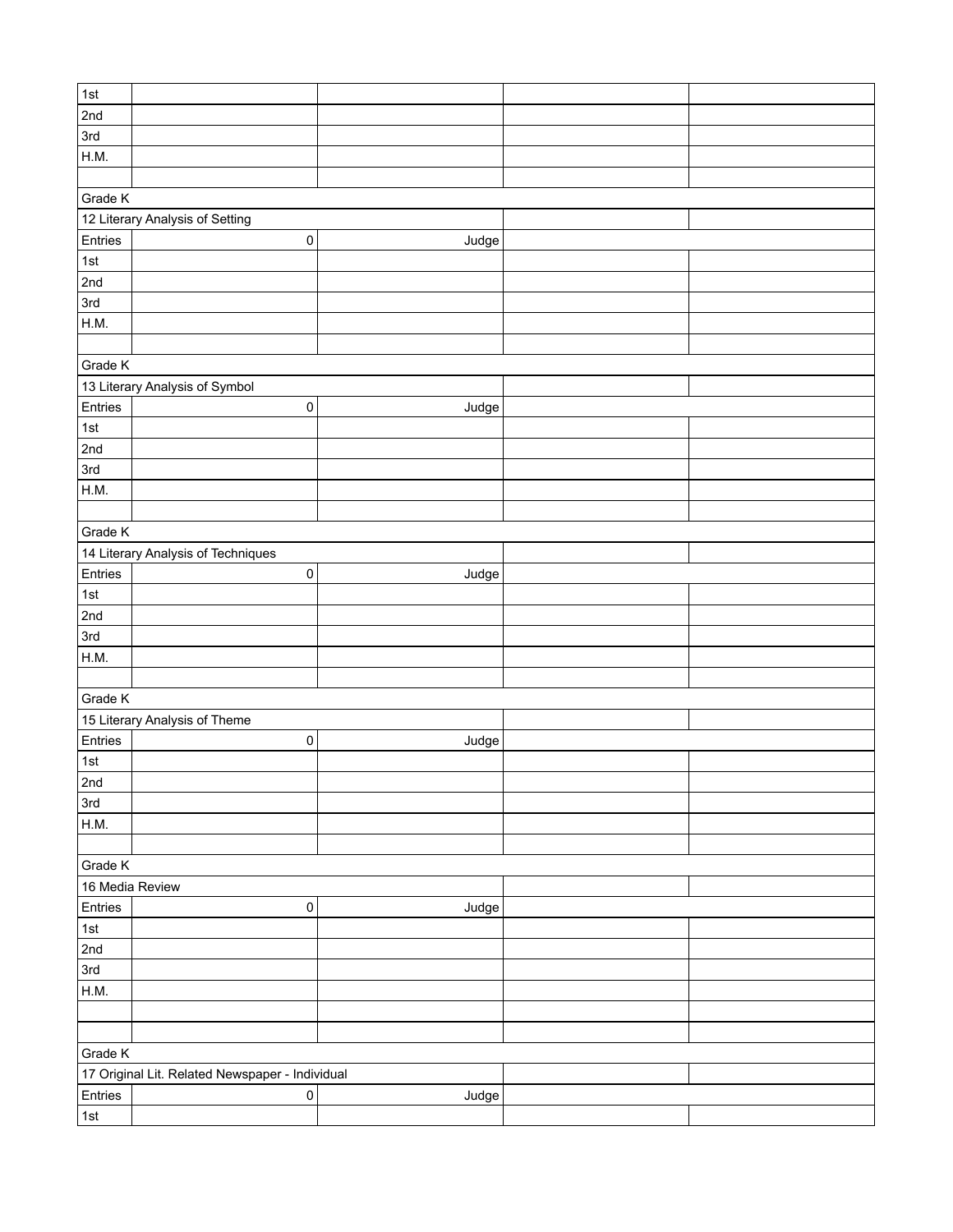| 2nd           |                                                  |                   |                       |                             |  |
|---------------|--------------------------------------------------|-------------------|-----------------------|-----------------------------|--|
| 3rd           |                                                  |                   |                       |                             |  |
| H.M.          |                                                  |                   |                       |                             |  |
|               |                                                  |                   |                       |                             |  |
| Grade K       |                                                  |                   |                       |                             |  |
|               | 18 Original Lit. Related Newspaper - Small Group |                   |                       |                             |  |
| Entries       | $\mathbf{0}$                                     | Judge             |                       |                             |  |
| 1st           |                                                  |                   |                       |                             |  |
| 2nd           |                                                  |                   |                       |                             |  |
| 3rd           |                                                  |                   |                       |                             |  |
| H.M.          |                                                  |                   |                       |                             |  |
|               |                                                  |                   |                       |                             |  |
| Grade K       |                                                  |                   |                       |                             |  |
|               | 19 Documented Essay                              |                   |                       |                             |  |
| Entries       | 0                                                | Judge             |                       |                             |  |
| 1st           |                                                  |                   |                       |                             |  |
| 2nd           |                                                  |                   |                       |                             |  |
| 3rd           |                                                  |                   |                       |                             |  |
| H.M.          |                                                  |                   |                       |                             |  |
|               |                                                  |                   |                       |                             |  |
| Grade K       |                                                  |                   |                       |                             |  |
| 20A Narration |                                                  |                   |                       |                             |  |
| Entries       | 4                                                |                   | Judge S. Summers      |                             |  |
| 1st           | Penny Jennings                                   |                   | Lyon K. Stockdale     | The Bug                     |  |
| 2nd           | Silas Ford                                       |                   | Lyon K. Stockdale     | Basketball                  |  |
| 3rd           | Maclaine Elley                                   |                   | Sweeny   M. Scroggins | I Love Rainbows             |  |
| H.M.          | Emmie Casella                                    |                   | Lyon K. Stockdale     | My Family                   |  |
|               |                                                  |                   |                       |                             |  |
| Grade K       |                                                  |                   |                       |                             |  |
|               | 20B Personal Experience Narrative                |                   |                       |                             |  |
| Entries       | 7                                                |                   | Judge S. Summers      |                             |  |
| 1st           | Myers Cornish                                    |                   | Lyon K. Stockdale     | Me and My Dad               |  |
| 2nd           | Amelia Rader                                     |                   | Lyon K. Stockdale     | The Bee Sting               |  |
|               | Charlotte Radford                                |                   | Lyon K. Stockdale     | Me and My Sister            |  |
| 3rd<br>H.M.   | <b>Ruthie Slyter</b>                             |                   | Lyon A. Hangen        | Spring Break                |  |
|               |                                                  |                   |                       |                             |  |
|               |                                                  |                   |                       |                             |  |
| Grade K       |                                                  |                   |                       |                             |  |
|               | 21a Original Illustrated Book                    |                   |                       |                             |  |
| Entries       | 5                                                |                   | Judge S. Summers      |                             |  |
| 1st           | Vishruth Kankanala                               | Greenwood A. Lowe |                       | <b>Bats</b>                 |  |
| 2nd           | Anna Causa                                       | Greenwood A. Lowe |                       | <b>Bats</b>                 |  |
|               |                                                  |                   |                       | How To Make a Peanut Butter |  |
| 3rd           | Annika Murphy                                    | Greenwood A. Lowe |                       | & Jelly Sandwich            |  |
| H.M.          | <b>Tucker Howell</b>                             |                   | Lyon K. Stockdale     | My Dog                      |  |
|               |                                                  |                   |                       |                             |  |
|               |                                                  |                   |                       |                             |  |
| Grade K       |                                                  |                   |                       |                             |  |
|               | 21b Original graphic story/comic book            |                   |                       |                             |  |
| Entries       | $\pmb{0}$                                        | Judge             |                       |                             |  |
| 1st           |                                                  |                   |                       |                             |  |
|               |                                                  |                   |                       |                             |  |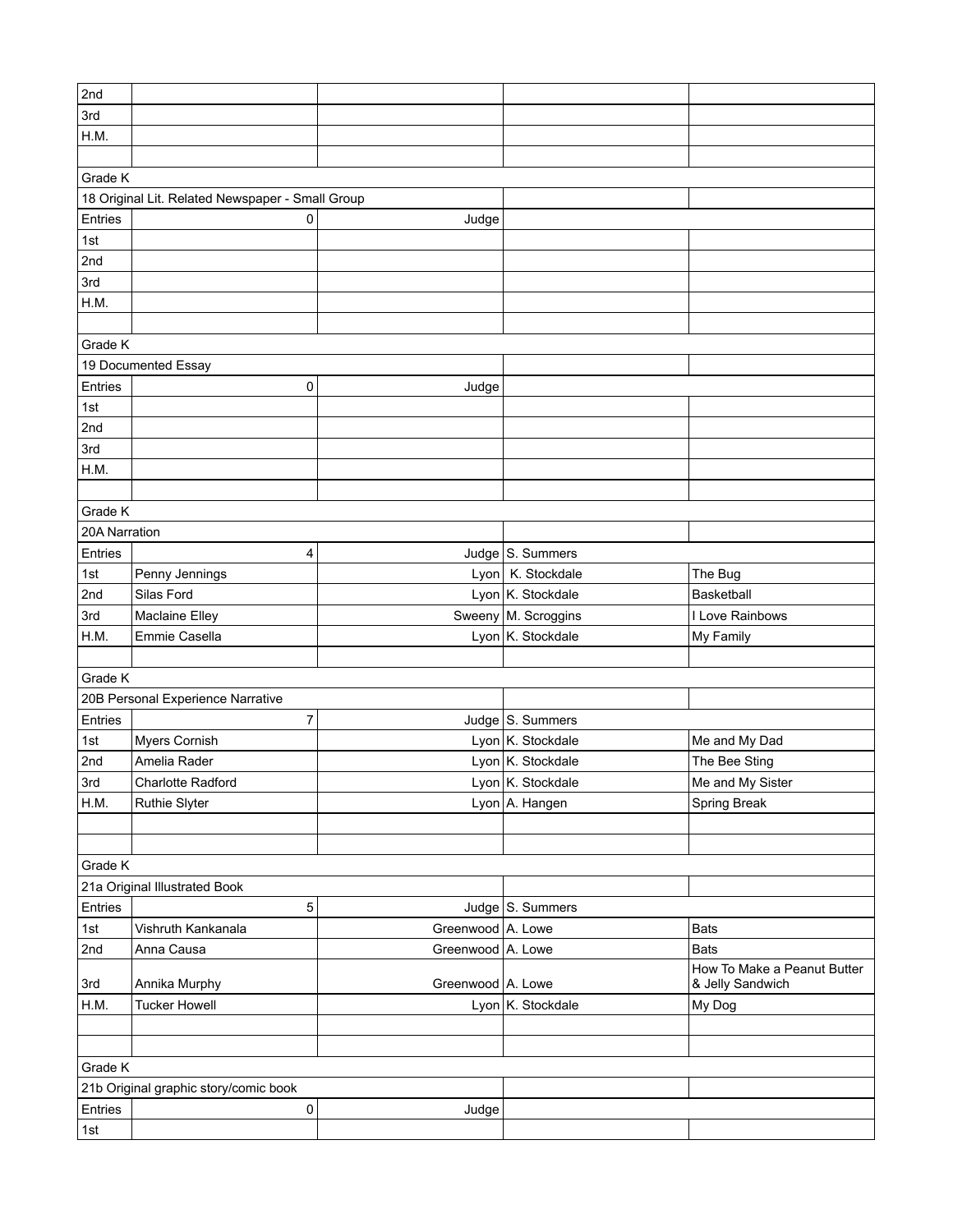| 2nd                    |                                        |                   |                      |                           |
|------------------------|----------------------------------------|-------------------|----------------------|---------------------------|
| 3rd                    |                                        |                   |                      |                           |
| H.M.                   |                                        |                   |                      |                           |
|                        |                                        |                   |                      |                           |
|                        |                                        |                   |                      |                           |
| Grade K                |                                        |                   |                      |                           |
|                        | 22 Original Book without Illustrations |                   |                      |                           |
| Entries                | 0                                      | Judge             |                      |                           |
| 1st                    |                                        |                   |                      |                           |
| 2nd                    |                                        |                   |                      |                           |
| 3rd                    |                                        |                   |                      |                           |
| H.M                    |                                        |                   |                      |                           |
|                        |                                        |                   |                      |                           |
| Grade K                |                                        |                   |                      |                           |
| 23 Creative Nonfiction |                                        |                   |                      |                           |
| Entries                | 0                                      | Judge             |                      |                           |
| 1st                    |                                        |                   |                      |                           |
| 2nd                    |                                        |                   |                      |                           |
| 3rd                    |                                        |                   |                      |                           |
| H.M.                   |                                        |                   |                      |                           |
|                        |                                        |                   |                      |                           |
| Grade K                |                                        |                   |                      |                           |
|                        | 24 Personal Opinion                    |                   |                      |                           |
| Entries                |                                        |                   | Judge L. Fine        |                           |
|                        | 6                                      |                   |                      |                           |
| 1st                    | Zuheir Chowdhury                       | Greenwood A. Lowe |                      | The Best Season is Summer |
| 2nd                    | Layton Kilburn                         |                   | Schofield K. Larimer | Snow or Rain?             |
| 3rd                    | Alyssa Minnis                          | Greenwood A. Lowe |                      | My Donut                  |
| H.M.                   | <b>Brynlee Adamson</b>                 | Greenwood A. Lowe |                      | The Best Season is Winter |
|                        |                                        |                   |                      |                           |
| Grade K                |                                        |                   |                      |                           |
| 25 Persuasion          |                                        |                   |                      |                           |
| Entries                | 0                                      | Judge             |                      |                           |
| 1st                    |                                        |                   |                      |                           |
| 2nd                    |                                        |                   |                      |                           |
| 3rd                    |                                        |                   |                      |                           |
| H.M.                   |                                        |                   |                      |                           |
|                        |                                        |                   |                      |                           |
| Grade K                |                                        |                   |                      |                           |
| 26 Short Story         |                                        |                   |                      |                           |
| Entries                | 2                                      |                   | Judge L. Fine        |                           |
| 1st                    | Ariah Mier                             |                   | Lyon K. Stockdale    | The Best Game             |
| 2nd                    | Shane Krugler                          |                   | Lyon K. Stockdale    | The Giant Ice Cream       |
| 3rd                    |                                        |                   |                      |                           |
| H.M.                   |                                        |                   |                      |                           |
|                        |                                        |                   |                      |                           |
| Grade K                |                                        |                   |                      |                           |
| 27 Satire              |                                        |                   |                      |                           |
|                        |                                        |                   |                      |                           |
| Entries                | 0                                      | Judge             |                      |                           |
| 1st                    |                                        |                   |                      |                           |
| 2nd                    |                                        |                   |                      |                           |
| 3rd                    |                                        |                   |                      |                           |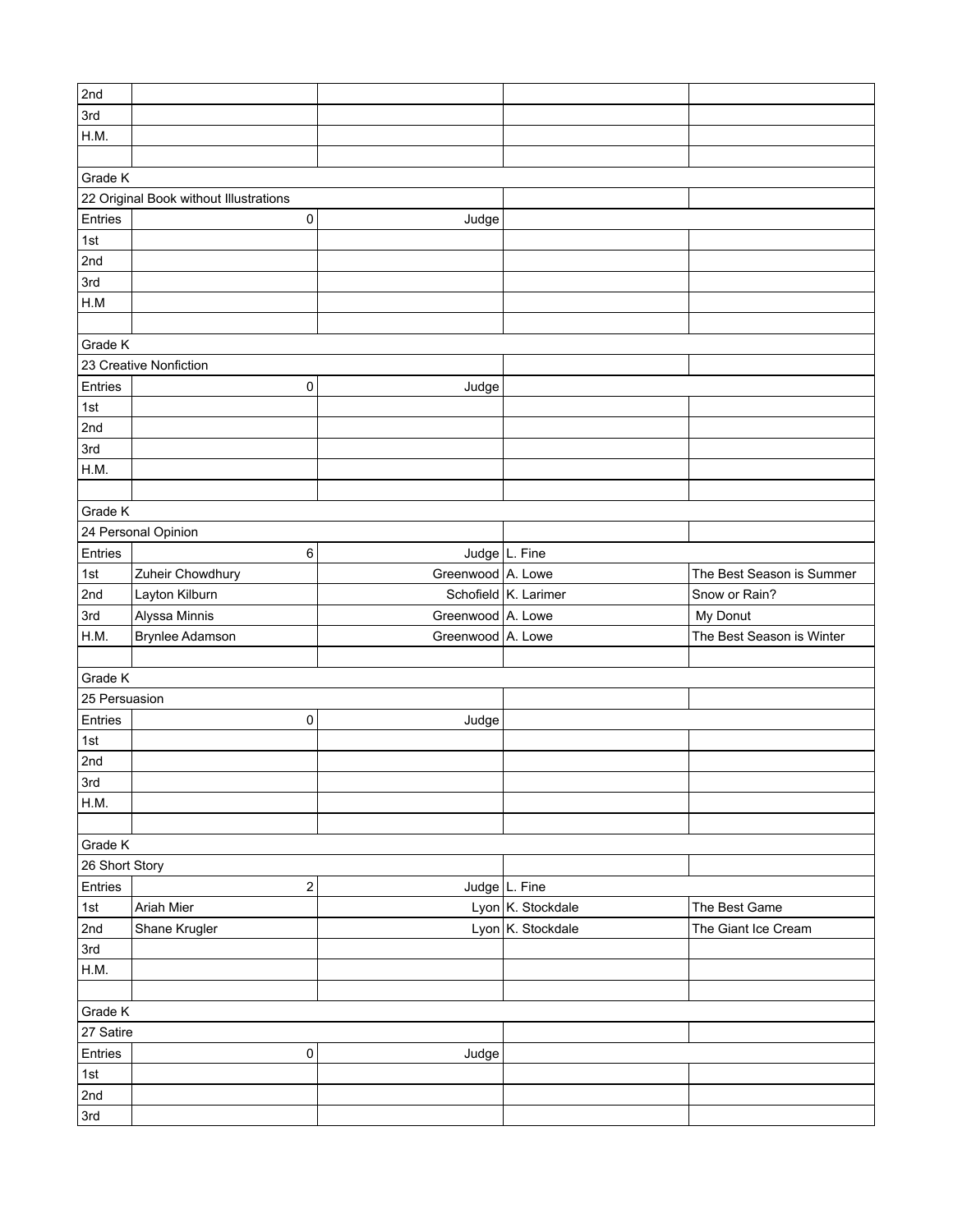| H.M.            |                                             |                          |                   |                                         |
|-----------------|---------------------------------------------|--------------------------|-------------------|-----------------------------------------|
|                 |                                             |                          |                   |                                         |
| Grade K         |                                             |                          |                   |                                         |
| 28 Prose Parody |                                             |                          |                   |                                         |
| Entries         | 0                                           | Judge                    |                   |                                         |
| 1st             |                                             |                          |                   |                                         |
| 2nd             |                                             |                          |                   |                                         |
| 3rd             |                                             |                          |                   |                                         |
| H.M.            |                                             |                          |                   |                                         |
|                 |                                             |                          |                   |                                         |
| Grade K         |                                             |                          |                   |                                         |
|                 | 29 Original Poetry Anthology -- Individual  |                          |                   |                                         |
| Entries         | 0                                           | Judge                    |                   |                                         |
| 1st             |                                             |                          |                   |                                         |
| 2nd             |                                             |                          |                   |                                         |
| 3rd             |                                             |                          |                   |                                         |
| H.M.            |                                             |                          |                   |                                         |
|                 |                                             |                          |                   |                                         |
|                 |                                             |                          |                   |                                         |
| Grade K         |                                             |                          |                   |                                         |
|                 | 30 Original Poetry Anthology -- Small Group |                          |                   |                                         |
| Entries         | 3                                           |                          | Judge L. Fine     |                                         |
| 1st             | Manning, Vedula, Hostetter, Bal             | Summit Prep   M. Bradley |                   | Thinking of Spring                      |
| 2nd             | Tupps, Wellington, Hellweg, Kor             | Summit Prep   M, Bradley |                   | <b>Spring Creatures</b>                 |
| 3rd             | Doubrava, Rader, Thompson                   |                          | Lyon K. Stockdale |                                         |
| H.M.            |                                             |                          |                   | Poetry Is                               |
|                 |                                             |                          |                   |                                         |
| Grade K         |                                             |                          |                   |                                         |
|                 | 31 Original Poetry Anthology--Class         |                          |                   |                                         |
| Entries         | 1                                           |                          | Judge A. Hamilton |                                         |
|                 |                                             | Summit Prep   M. Bradley |                   |                                         |
| 1st             | Ms. Bradley's Class                         |                          |                   | A Collection of Spring Poems            |
| 2nd             |                                             |                          |                   |                                         |
| 3rd             |                                             |                          |                   |                                         |
| H.M.            |                                             |                          |                   |                                         |
|                 |                                             |                          |                   |                                         |
|                 |                                             |                          |                   |                                         |
| Entries         | 32 Original Illustrated Book by Group       |                          |                   |                                         |
|                 | 4                                           |                          | Judge K. Moler    |                                         |
| 1st             | Capenter, Tyler, Cornish, Gaer,             |                          | Lyon K. Stockdale | All About Penguins<br>We Know Monsters! |
| 2nd             | Embretson's Group                           |                          | Lyon K. Stockdale |                                         |
| 3rd             | Mrs. Bradley's Class                        |                          | Summit M. Bradley | Math is All Around Us                   |
| H.M.            | Mrs. Lowe's K Class                         | Greenwood A. Lowe        |                   | When We Are 100 Years Old               |
|                 |                                             |                          |                   |                                         |
| Grade K         |                                             |                          |                   |                                         |
|                 | 33 Original Prose Anthology by individual   |                          |                   |                                         |
| Entries         | $\mathbf 0$                                 | Judge                    |                   |                                         |
| 1st             |                                             |                          |                   |                                         |
| 2nd<br>3rd      |                                             |                          |                   |                                         |
|                 |                                             |                          |                   |                                         |
| H.M.            |                                             |                          |                   |                                         |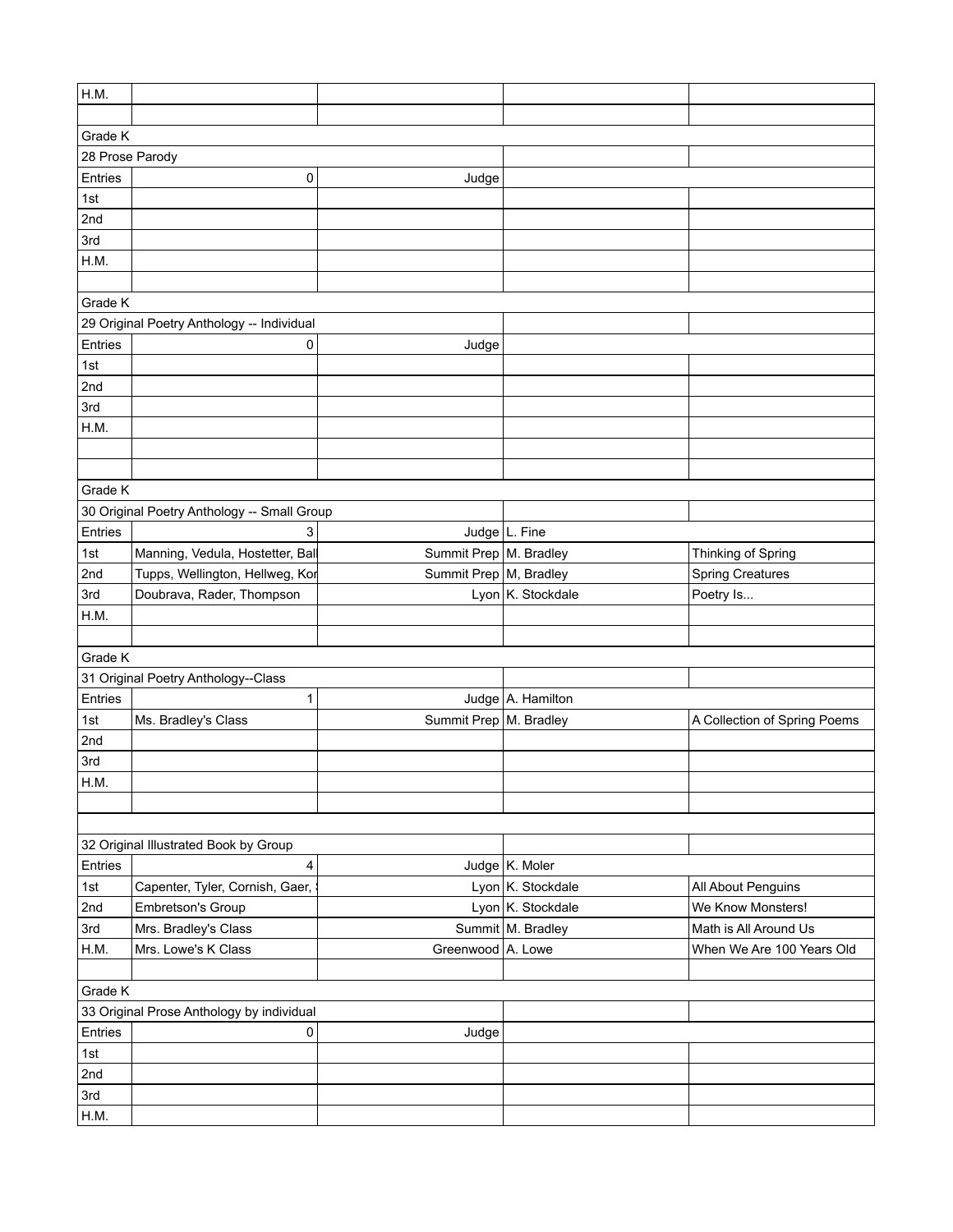| Grade K<br>34 Original Prose Anthology -- small group<br>Entries<br>Judge A. Hamilton<br>1<br>1st<br>S. Doubrava, B, Nichols, T. O'Ba<br>Lyon K. Stockdale<br>I Am A<br>2nd<br>3rd<br>H.M.<br>Grade K<br>35 Original Prose Anthology by a Class<br>Entries<br>Judge A. Hamilton<br>1<br>Come With Me Under the Sea<br>Schofield K. Larimer<br>1st<br>Miss Larimer's Class<br>Classroom<br>2nd<br>3rd<br>H.M.<br>Grade K<br>36 Category Eliminated<br>Entries<br>Judge<br>1st |
|------------------------------------------------------------------------------------------------------------------------------------------------------------------------------------------------------------------------------------------------------------------------------------------------------------------------------------------------------------------------------------------------------------------------------------------------------------------------------|
|                                                                                                                                                                                                                                                                                                                                                                                                                                                                              |
|                                                                                                                                                                                                                                                                                                                                                                                                                                                                              |
|                                                                                                                                                                                                                                                                                                                                                                                                                                                                              |
|                                                                                                                                                                                                                                                                                                                                                                                                                                                                              |
|                                                                                                                                                                                                                                                                                                                                                                                                                                                                              |
|                                                                                                                                                                                                                                                                                                                                                                                                                                                                              |
|                                                                                                                                                                                                                                                                                                                                                                                                                                                                              |
|                                                                                                                                                                                                                                                                                                                                                                                                                                                                              |
|                                                                                                                                                                                                                                                                                                                                                                                                                                                                              |
|                                                                                                                                                                                                                                                                                                                                                                                                                                                                              |
|                                                                                                                                                                                                                                                                                                                                                                                                                                                                              |
|                                                                                                                                                                                                                                                                                                                                                                                                                                                                              |
|                                                                                                                                                                                                                                                                                                                                                                                                                                                                              |
|                                                                                                                                                                                                                                                                                                                                                                                                                                                                              |
|                                                                                                                                                                                                                                                                                                                                                                                                                                                                              |
|                                                                                                                                                                                                                                                                                                                                                                                                                                                                              |
|                                                                                                                                                                                                                                                                                                                                                                                                                                                                              |
|                                                                                                                                                                                                                                                                                                                                                                                                                                                                              |
|                                                                                                                                                                                                                                                                                                                                                                                                                                                                              |
|                                                                                                                                                                                                                                                                                                                                                                                                                                                                              |
|                                                                                                                                                                                                                                                                                                                                                                                                                                                                              |
| 2nd                                                                                                                                                                                                                                                                                                                                                                                                                                                                          |
| 3rd                                                                                                                                                                                                                                                                                                                                                                                                                                                                          |
| H.M.                                                                                                                                                                                                                                                                                                                                                                                                                                                                         |
|                                                                                                                                                                                                                                                                                                                                                                                                                                                                              |
| Grade K                                                                                                                                                                                                                                                                                                                                                                                                                                                                      |
| 37 Original Anthology of Prose and Poetry -- Individual                                                                                                                                                                                                                                                                                                                                                                                                                      |
| Entries<br>0<br>Judge                                                                                                                                                                                                                                                                                                                                                                                                                                                        |
| 1st                                                                                                                                                                                                                                                                                                                                                                                                                                                                          |
| 2nd                                                                                                                                                                                                                                                                                                                                                                                                                                                                          |
| 3rd                                                                                                                                                                                                                                                                                                                                                                                                                                                                          |
| H.M.                                                                                                                                                                                                                                                                                                                                                                                                                                                                         |
|                                                                                                                                                                                                                                                                                                                                                                                                                                                                              |
| Grade K                                                                                                                                                                                                                                                                                                                                                                                                                                                                      |
| 38 Original Anthology of Prose and Poetry -- Small Group                                                                                                                                                                                                                                                                                                                                                                                                                     |
| Entries<br>0<br>Judge                                                                                                                                                                                                                                                                                                                                                                                                                                                        |
| 1st                                                                                                                                                                                                                                                                                                                                                                                                                                                                          |
| 2nd                                                                                                                                                                                                                                                                                                                                                                                                                                                                          |
| 3rd                                                                                                                                                                                                                                                                                                                                                                                                                                                                          |
| H.M.                                                                                                                                                                                                                                                                                                                                                                                                                                                                         |
|                                                                                                                                                                                                                                                                                                                                                                                                                                                                              |
| Grade K                                                                                                                                                                                                                                                                                                                                                                                                                                                                      |
| 39 Original Anthology of Prose and Poetry -- Class                                                                                                                                                                                                                                                                                                                                                                                                                           |
| Entries<br>$\pmb{0}$<br>Judge                                                                                                                                                                                                                                                                                                                                                                                                                                                |
| 1st                                                                                                                                                                                                                                                                                                                                                                                                                                                                          |
| 2nd                                                                                                                                                                                                                                                                                                                                                                                                                                                                          |
| 3rd                                                                                                                                                                                                                                                                                                                                                                                                                                                                          |
| H.M.                                                                                                                                                                                                                                                                                                                                                                                                                                                                         |
| H.M.                                                                                                                                                                                                                                                                                                                                                                                                                                                                         |
| Grade K                                                                                                                                                                                                                                                                                                                                                                                                                                                                      |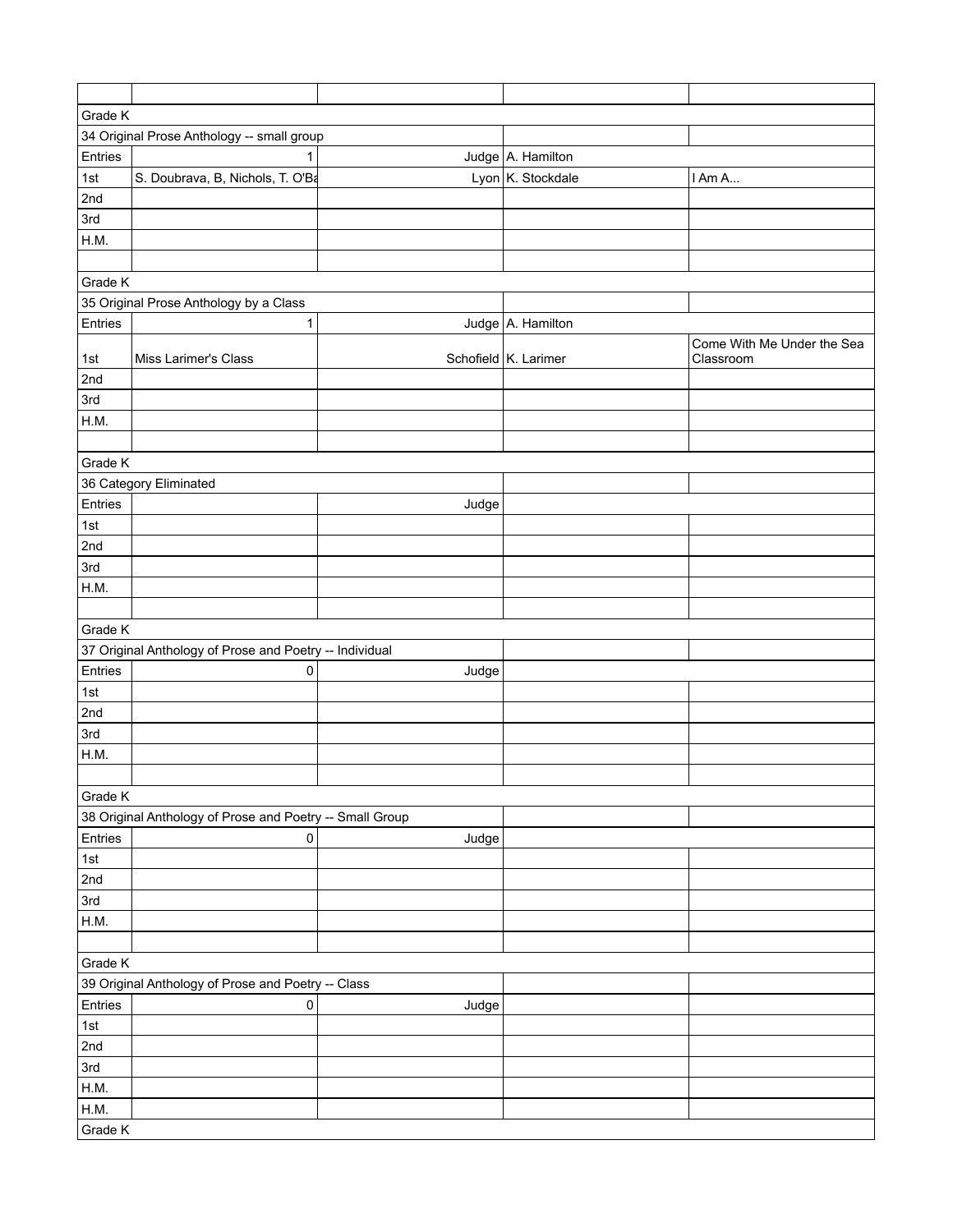| 40 Ballad               |                    |                              |               |                    |
|-------------------------|--------------------|------------------------------|---------------|--------------------|
| Entries                 | 0                  | Judge                        |               |                    |
| 1st                     |                    |                              |               |                    |
| 2nd                     |                    |                              |               |                    |
| 3rd                     |                    |                              |               |                    |
| H.M.                    |                    |                              |               |                    |
|                         |                    |                              |               |                    |
|                         |                    |                              |               |                    |
| Grade K                 |                    |                              |               |                    |
|                         | 41 Biopoem/Geopoem |                              |               |                    |
| Entries                 | 4                  |                              | Judge L. Fine |                    |
| 1st                     | Judah Avery        | Summit Prep   M, Bradley     |               | Judah              |
| 2nd                     | Atharv Vedula      | Summit Prep   M, Bradley     |               | Atharv             |
| 3rd                     | Milo Hemphill      | Summit Prep   M. Bradley     |               | Milo               |
| $\mathsf{H}.\mathsf{M}$ | Olivia Hostetter   | Summit Prep   M. Bradley     |               | Olivia             |
|                         |                    |                              |               |                    |
| Grade K                 |                    |                              |               |                    |
| 42 Cinquain             |                    |                              |               |                    |
| Entries                 | 4                  |                              | Judge L. Fine |                    |
| 1st                     | Gracie Tupps       | The Summit Prep   M. Bradley |               | <b>Butterflies</b> |
| 2nd                     | Holden Hellweg     | The Summit Prep   M. Bradley |               | Insects            |
| 2nd                     | Sophia Sotello     | The Summit Prep M. Bradley   |               | Picnics            |
| 2nd                     | Eleanor Ballard    | The Summit Prep   M. Bradley |               | Sundresses         |
| 3rd                     |                    |                              |               |                    |
|                         |                    |                              |               |                    |
| H.M.                    |                    |                              |               |                    |
|                         |                    |                              |               |                    |
| Grade K                 |                    |                              |               |                    |
| 43 Diamante             |                    |                              |               |                    |
| Entries                 | 0                  | Judge                        |               |                    |
| 1st                     |                    |                              |               |                    |
| 2nd                     |                    |                              |               |                    |
| 3rd                     |                    |                              |               |                    |
| H.M.                    |                    |                              |               |                    |
|                         |                    |                              |               |                    |
| Grade K                 |                    |                              |               |                    |
| 44 Haiku                |                    |                              |               |                    |
| Entries                 | 0                  | Judge                        |               |                    |
| 1st                     |                    |                              |               |                    |
| 2nd                     |                    |                              |               |                    |
| 3rd                     |                    |                              |               |                    |
| H.M.                    |                    |                              |               |                    |
|                         |                    |                              |               |                    |
| Grade K                 |                    |                              |               |                    |
| 45 Tanka                |                    |                              |               |                    |
| Entries                 | 0                  | Judge                        |               |                    |
| 1st                     |                    |                              |               |                    |
| 2nd                     |                    |                              |               |                    |
| 3rd                     |                    |                              |               |                    |
| H.M.                    |                    |                              |               |                    |
|                         |                    |                              |               |                    |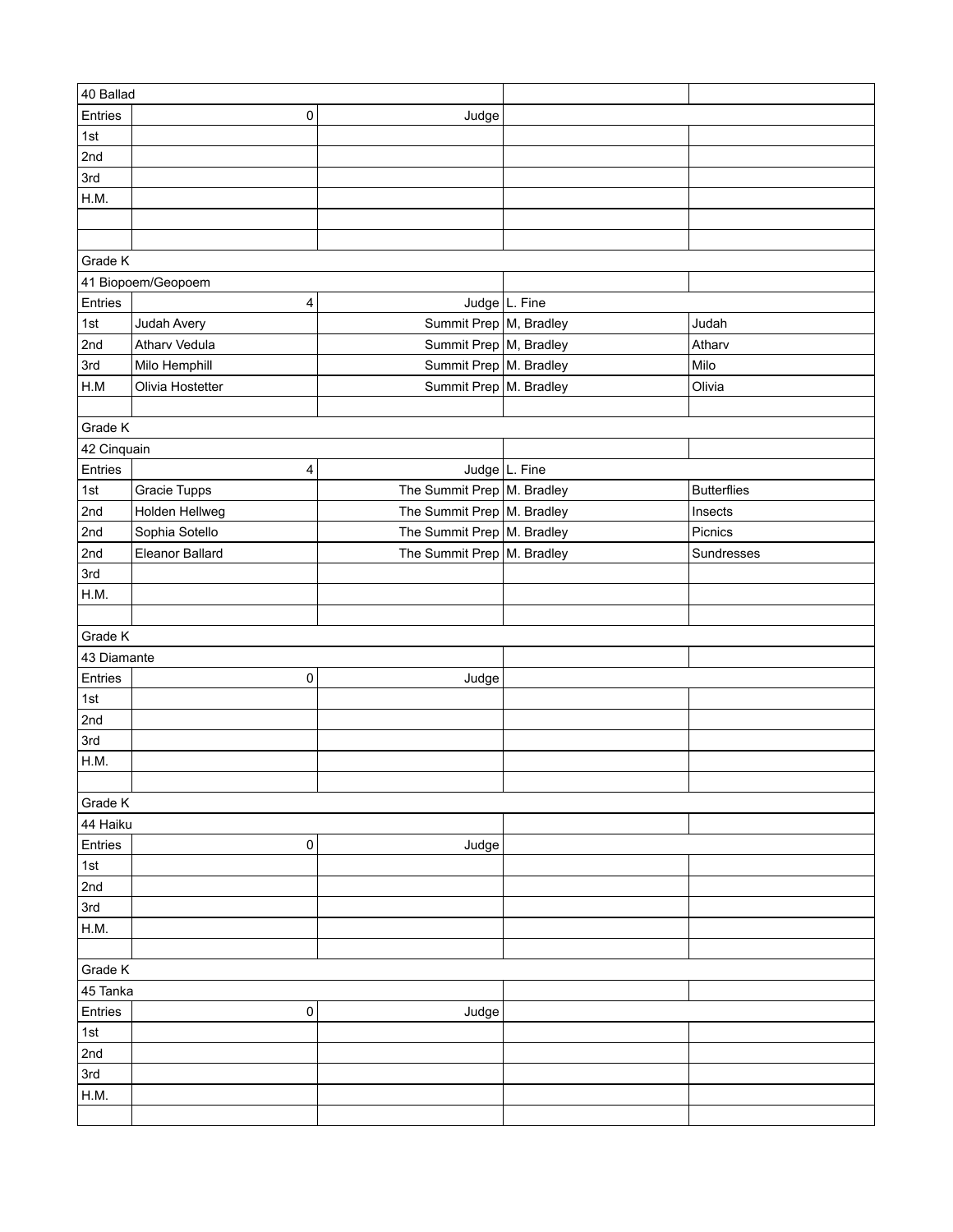| Grade K          |                                          |                          |               |        |  |
|------------------|------------------------------------------|--------------------------|---------------|--------|--|
| 46 Parody        |                                          |                          |               |        |  |
| Entries          | 0                                        | Judge                    |               |        |  |
| 1st              |                                          |                          |               |        |  |
| 2nd              |                                          |                          |               |        |  |
| 3rd              |                                          |                          |               |        |  |
| H.M.             |                                          |                          |               |        |  |
|                  |                                          |                          |               |        |  |
| Grade K          |                                          |                          |               |        |  |
| 47 Acrostic      |                                          |                          |               |        |  |
| Entries          | 3                                        |                          | Judge L. Fine |        |  |
| 1st              | <b>Blake Manning</b>                     | Summit Prep   M. Bradley |               | Green  |  |
| 2nd              | Yousef Koriesh                           | Summit Prep   M. Bradley |               | Black  |  |
| 3rd              | Mila Wellington                          | Summit Prep   M Bradley  |               | Purple |  |
| H.M.             |                                          |                          |               |        |  |
|                  |                                          |                          |               |        |  |
|                  |                                          |                          |               |        |  |
|                  |                                          |                          |               |        |  |
| Grade K          |                                          |                          |               |        |  |
| 48 Other Formula |                                          |                          |               |        |  |
| Entries          | 0                                        | Judge                    |               |        |  |
| 1st              |                                          |                          |               |        |  |
| 2nd              |                                          |                          |               |        |  |
| 3rd              |                                          |                          |               |        |  |
| H.M.             |                                          |                          |               |        |  |
|                  |                                          |                          |               |        |  |
| Grade K          |                                          |                          |               |        |  |
|                  | 49 Long Free Verse -- 11 lines or more   |                          |               |        |  |
| Entries          | 0                                        | Judge                    |               |        |  |
| 1st              |                                          |                          |               |        |  |
| 2nd              |                                          |                          |               |        |  |
| 3rd              |                                          |                          |               |        |  |
| H.M.             |                                          |                          |               |        |  |
|                  |                                          |                          |               |        |  |
| Grade K          |                                          |                          |               |        |  |
|                  | 50 Short Free Verse -- 10 lines or fewer |                          |               |        |  |
| Entries          | $\pmb{0}$                                | Judge                    |               |        |  |
| 1st              |                                          |                          |               |        |  |
| 2nd              |                                          |                          |               |        |  |
| 3rd              |                                          |                          |               |        |  |
| H.M.             |                                          |                          |               |        |  |
|                  |                                          |                          |               |        |  |
| Grade K          |                                          |                          |               |        |  |
| 51 Limerick      |                                          |                          |               |        |  |
|                  |                                          |                          |               |        |  |
| Entries          | $\pmb{0}$                                | Judge                    |               |        |  |
| 1st              |                                          |                          |               |        |  |
| 2nd              |                                          |                          |               |        |  |
| 3rd              |                                          |                          |               |        |  |
| H.M.             |                                          |                          |               |        |  |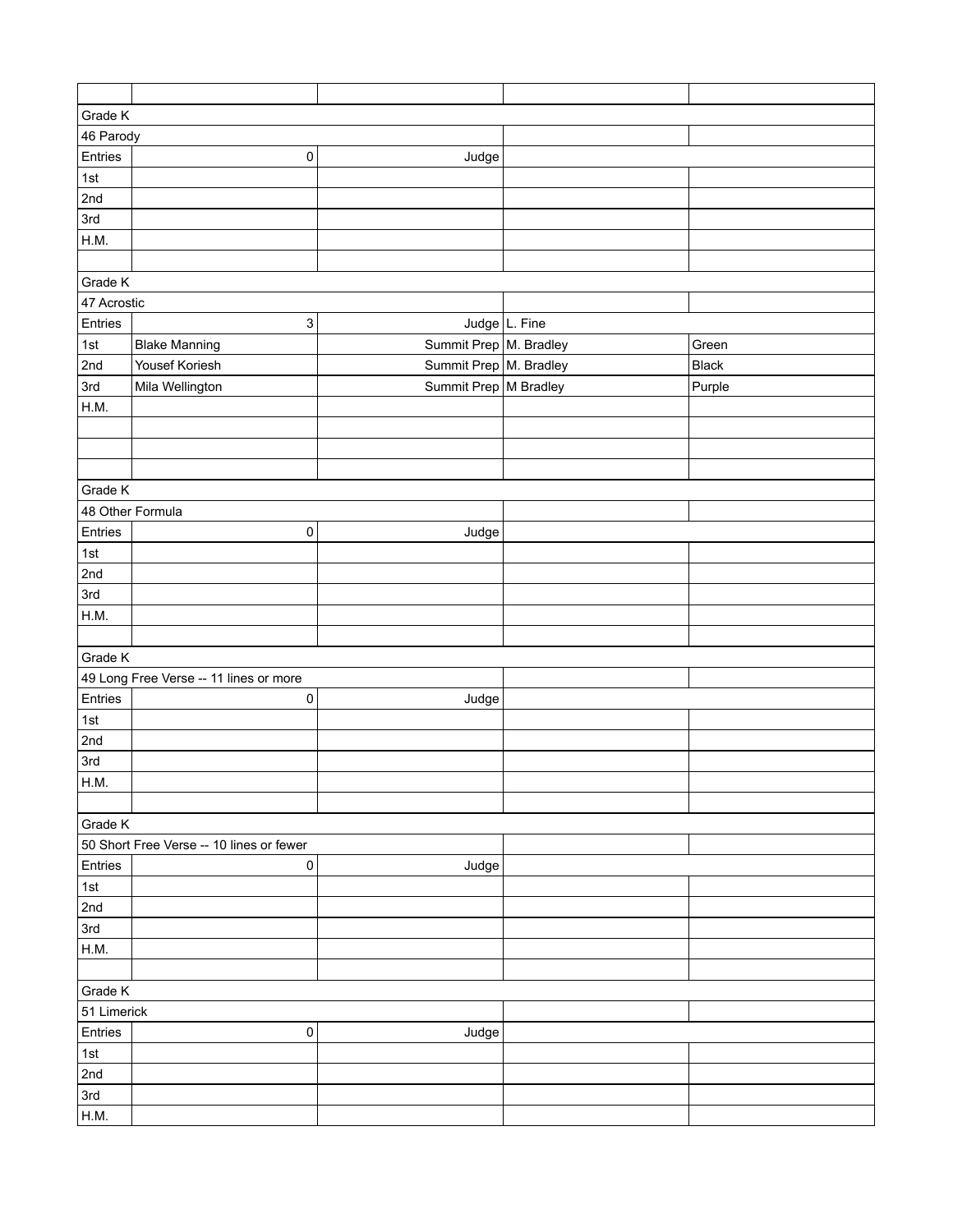| Grade K     |                                               |       |  |  |  |  |
|-------------|-----------------------------------------------|-------|--|--|--|--|
|             | 52 Long Narrative Poetry -- 11 lines or more  |       |  |  |  |  |
| Entries     | $\pmb{0}$                                     | Judge |  |  |  |  |
| 1st         |                                               |       |  |  |  |  |
| 2nd         |                                               |       |  |  |  |  |
| 3rd         |                                               |       |  |  |  |  |
| H.M.        |                                               |       |  |  |  |  |
|             |                                               |       |  |  |  |  |
| Grade K     |                                               |       |  |  |  |  |
|             | 53 Short Narrative Poetry -- 10 lines or less |       |  |  |  |  |
| Entries     | $\pmb{0}$                                     | Judge |  |  |  |  |
| 1st         |                                               |       |  |  |  |  |
| 2nd         |                                               |       |  |  |  |  |
| 3rd         |                                               |       |  |  |  |  |
| H.M.        |                                               |       |  |  |  |  |
|             |                                               |       |  |  |  |  |
| Grade K     |                                               |       |  |  |  |  |
|             | 54 Original Poster Poem                       |       |  |  |  |  |
| Entries     | $\pmb{0}$                                     | Judge |  |  |  |  |
| $\vert$ 1st |                                               |       |  |  |  |  |
| 2nd         |                                               |       |  |  |  |  |
| 3rd         |                                               |       |  |  |  |  |
| H.M.        |                                               |       |  |  |  |  |
|             |                                               |       |  |  |  |  |
| Grade K     |                                               |       |  |  |  |  |
|             | 55 Long Rhymed Poetry                         |       |  |  |  |  |
| Entries     | 0                                             | Judge |  |  |  |  |
| 1st         |                                               |       |  |  |  |  |
| 2nd         |                                               |       |  |  |  |  |
| 3rd         |                                               |       |  |  |  |  |
| H.M.        |                                               |       |  |  |  |  |
|             |                                               |       |  |  |  |  |
|             |                                               |       |  |  |  |  |
| Grade K     |                                               |       |  |  |  |  |
|             | 56 Short Rhymed Poetry                        |       |  |  |  |  |
| Entries     | $\mathsf{O}\xspace$                           | Judge |  |  |  |  |
| $\vert$ 1st |                                               |       |  |  |  |  |
| 2nd         |                                               |       |  |  |  |  |
| 3rd         |                                               |       |  |  |  |  |
| H.M.        |                                               |       |  |  |  |  |
|             |                                               |       |  |  |  |  |
| Grade K     |                                               |       |  |  |  |  |
| 57 Sonnet   |                                               |       |  |  |  |  |
| Entries     | $\pmb{0}$                                     | Judge |  |  |  |  |
| $\vert$ 1st |                                               |       |  |  |  |  |
| 2nd         |                                               |       |  |  |  |  |
| 3rd         |                                               |       |  |  |  |  |
| H.M.        |                                               |       |  |  |  |  |
|             |                                               |       |  |  |  |  |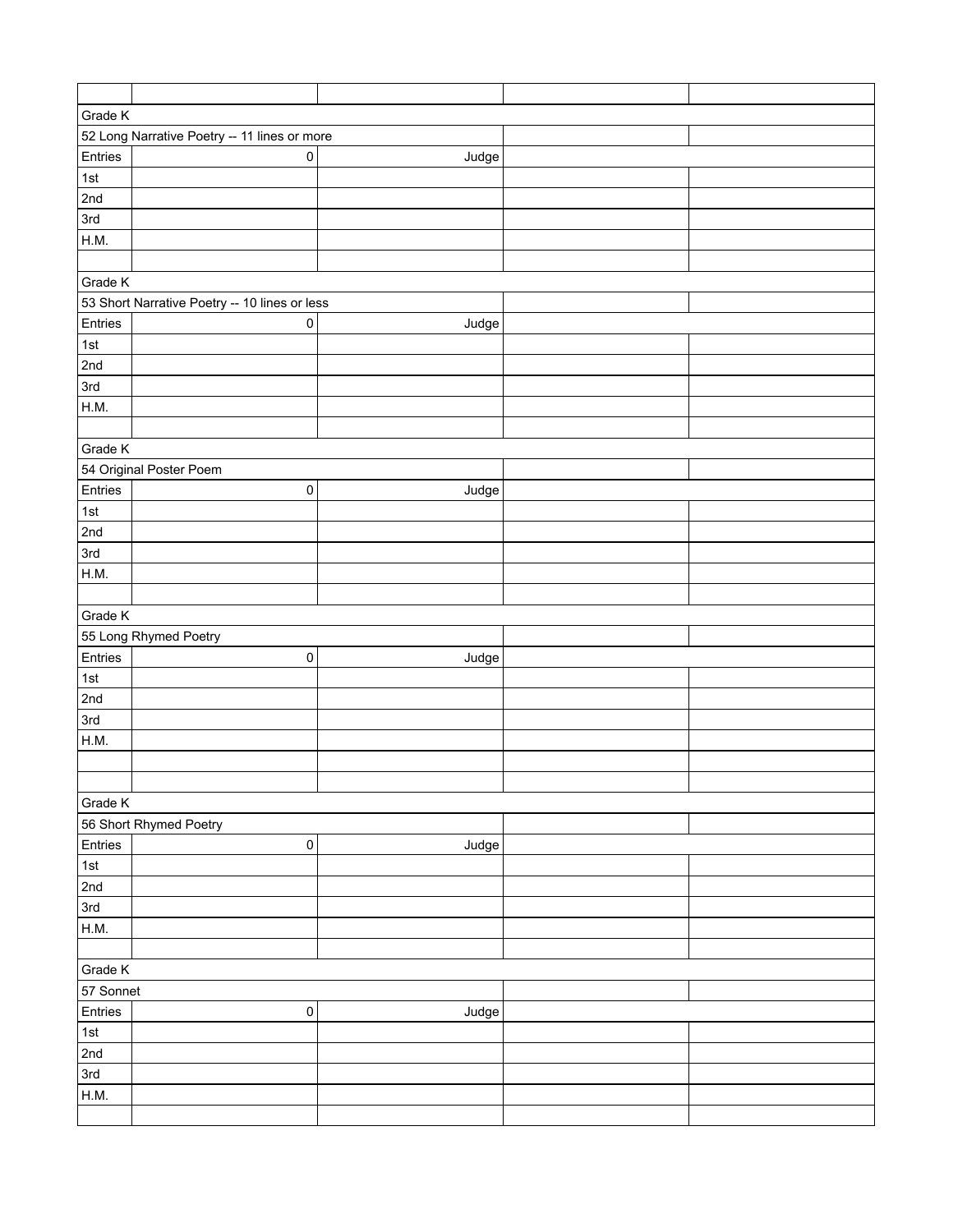| Grade K          |                               |       |  |
|------------------|-------------------------------|-------|--|
| 58 Villanelle    |                               |       |  |
| Entries          | 0                             | Judge |  |
| 1st              |                               |       |  |
| 2nd              |                               |       |  |
| 3rd              |                               |       |  |
| H.M.             |                               |       |  |
|                  |                               |       |  |
| Grade K          |                               |       |  |
|                  | 59 Individual Task Analysis   |       |  |
| Entries          | 0                             | Judge |  |
| $1st$            |                               |       |  |
| 2nd              |                               |       |  |
| 3rd              |                               |       |  |
| H.M.             |                               |       |  |
|                  |                               |       |  |
| Grade K          |                               |       |  |
| 60A Editorial    |                               |       |  |
| Entries          | $\pmb{0}$                     | Judge |  |
| 1st              |                               |       |  |
| 2nd              |                               |       |  |
| 3rd              |                               |       |  |
| H.M.             |                               |       |  |
|                  |                               |       |  |
| Grade K          |                               |       |  |
|                  | 60B Commentary/opinion column |       |  |
| Entries          |                               |       |  |
|                  | 0                             | Judge |  |
| 1st              |                               |       |  |
| 2nd              |                               |       |  |
| 3rd              |                               |       |  |
| H.M.             |                               |       |  |
|                  |                               |       |  |
| Grade K          |                               |       |  |
| 61 Feature Story |                               |       |  |
| Entries          | $\pmb{0}$                     | Judge |  |
| 1st              |                               |       |  |
| 2nd              |                               |       |  |
| 3rd              |                               |       |  |
| H.M.             |                               |       |  |
|                  |                               |       |  |
| Grade K          |                               |       |  |
| 62 News Story    |                               |       |  |
| Entries          | $\pmb{0}$                     | Judge |  |
| $1st$            |                               |       |  |
| 2nd              |                               |       |  |
| 3rd              |                               |       |  |
| H.M.             |                               |       |  |
|                  |                               |       |  |
| Grade K          |                               |       |  |
| 63 Sports Story  |                               |       |  |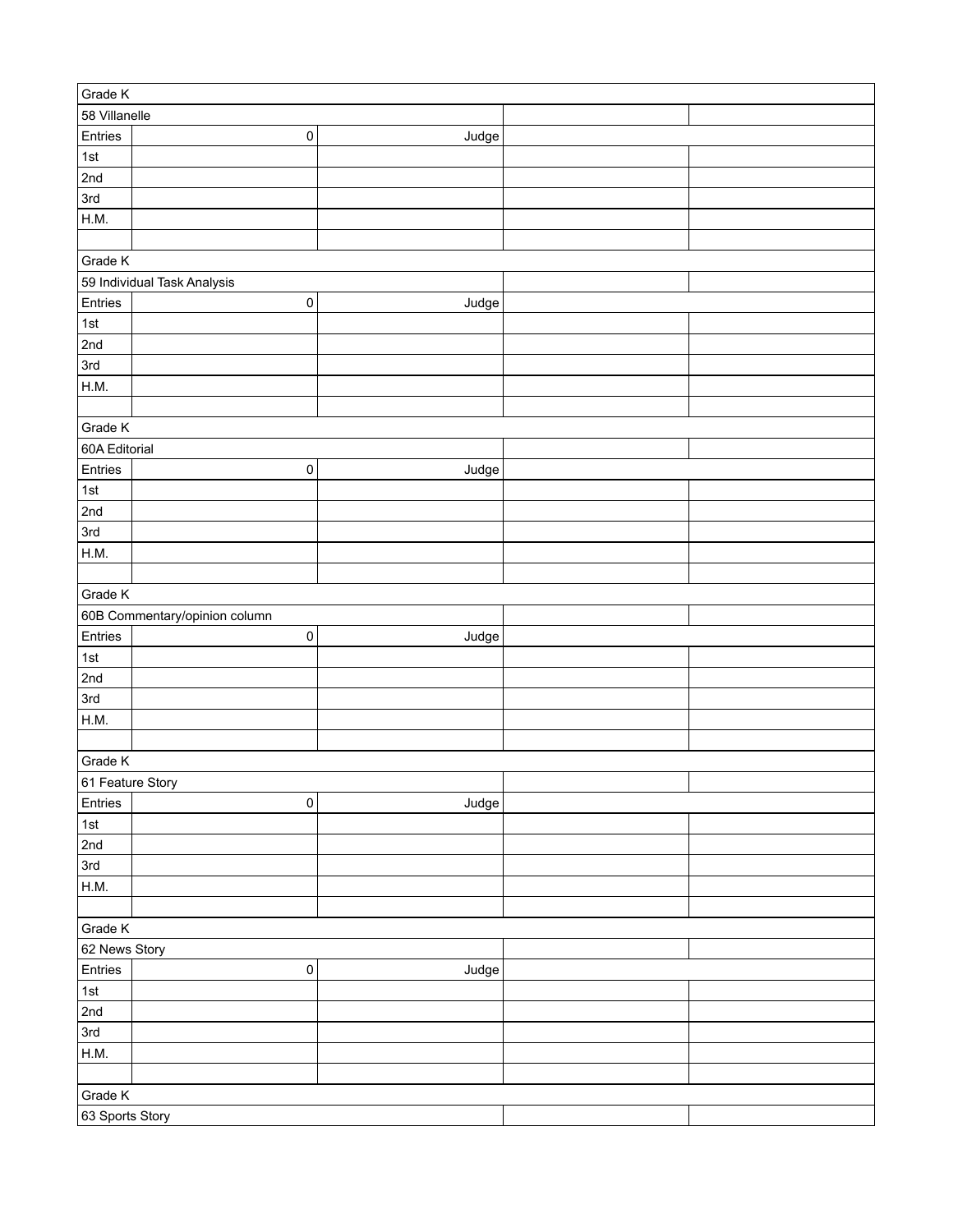| Entries        | $\pmb{0}$                     | Judge |  |
|----------------|-------------------------------|-------|--|
| 1st            |                               |       |  |
| 2nd            |                               |       |  |
| 3rd            |                               |       |  |
| H.M.           |                               |       |  |
|                |                               |       |  |
| Grade K        |                               |       |  |
|                | 64A School Newspaper          |       |  |
| Entries        | 0                             | Judge |  |
| 1st            |                               |       |  |
| 2nd            |                               |       |  |
| 3rd            |                               |       |  |
| H.M.           |                               |       |  |
|                |                               |       |  |
| Grade K        |                               |       |  |
|                |                               |       |  |
|                | 64B School Magazine/anthology |       |  |
| Entries        | 0                             | Judge |  |
| 1st            |                               |       |  |
| 2nd            |                               |       |  |
| 3rd            |                               |       |  |
| H.M.           |                               |       |  |
|                |                               |       |  |
| Grade K        |                               |       |  |
|                | 65 spoken word poetry script  |       |  |
| Entries        | $\pmb{0}$                     | Judge |  |
| $1st$          |                               |       |  |
| 2nd            |                               |       |  |
| 3rd            |                               |       |  |
| H.M.           |                               |       |  |
|                |                               |       |  |
|                |                               |       |  |
| Grade K        |                               |       |  |
|                | 66 Commercial Script          |       |  |
| Entries        | 0                             | Judge |  |
| 1st            |                               |       |  |
| 2nd            |                               |       |  |
| 3rd            |                               |       |  |
| H.M.           |                               |       |  |
|                |                               |       |  |
|                |                               |       |  |
| Grade K        |                               |       |  |
|                | 67 Dialogue (Skit)            |       |  |
| Entries        | $\pmb{0}$                     | Judge |  |
| $1st$          |                               |       |  |
| 2nd            |                               |       |  |
| 3rd            |                               |       |  |
| H.M.           |                               |       |  |
|                |                               |       |  |
| Grade K        |                               |       |  |
| 68 Play Script |                               |       |  |
| Entries        | $\pmb{0}$                     | Judge |  |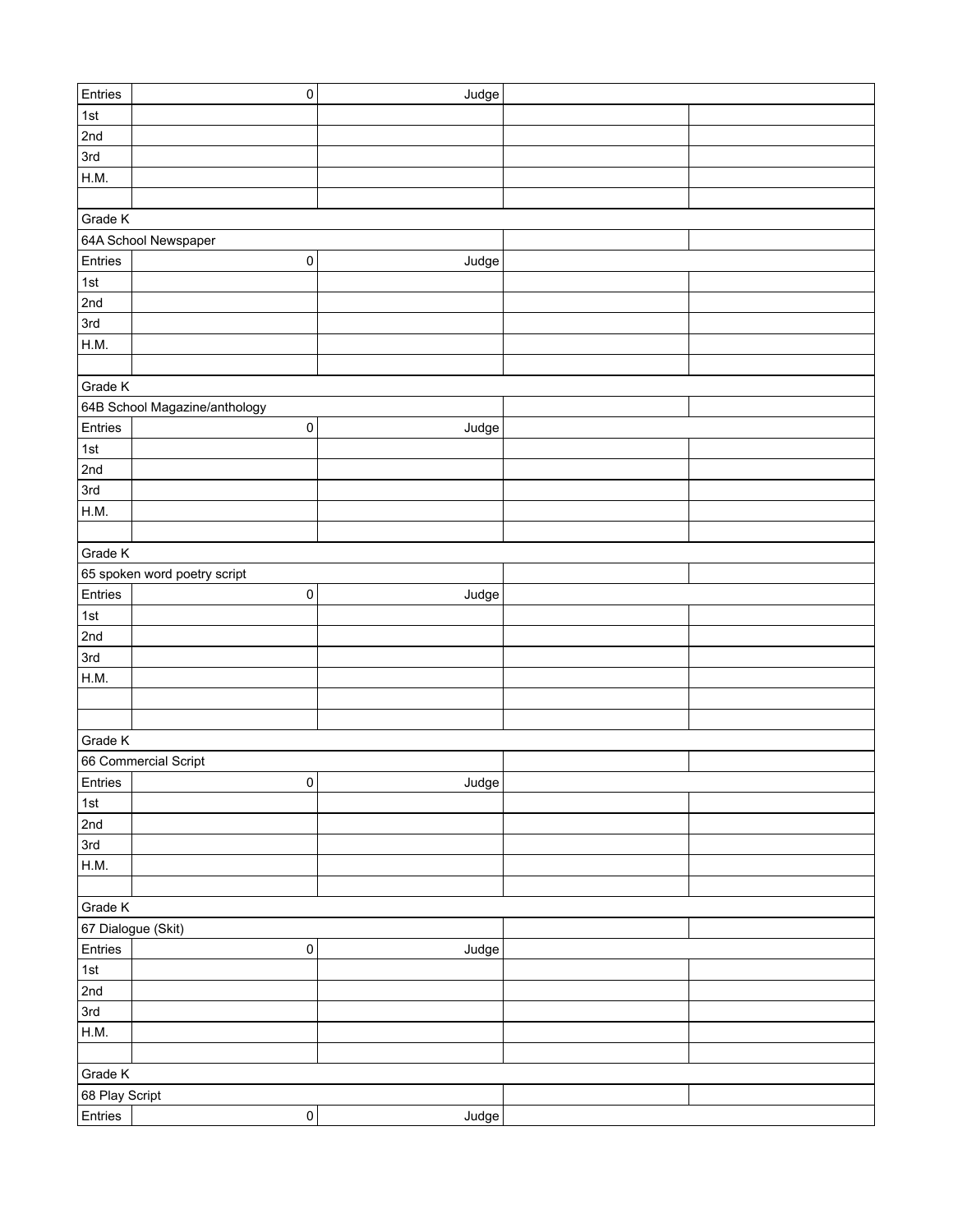| 1st           |                                                          |       |  |
|---------------|----------------------------------------------------------|-------|--|
| 2nd           |                                                          |       |  |
| 3rd           |                                                          |       |  |
| H.M.          |                                                          |       |  |
|               |                                                          |       |  |
| Grade K       |                                                          |       |  |
| 69 Screenplay |                                                          |       |  |
| Entries       | $\pmb{0}$                                                | Judge |  |
| $\vert$ 1st   |                                                          |       |  |
| 2nd           |                                                          |       |  |
| 3rd           |                                                          |       |  |
| H.M.          |                                                          |       |  |
|               |                                                          |       |  |
| Grade K       |                                                          |       |  |
|               | 70 Individual or Group Community Response                |       |  |
| Entries       | 0                                                        | Judge |  |
| 1st           |                                                          |       |  |
| 2nd           |                                                          |       |  |
| 3rd           |                                                          |       |  |
| H.M.          |                                                          |       |  |
|               |                                                          |       |  |
|               |                                                          |       |  |
| Grade K       |                                                          |       |  |
|               | 71 Individual or Group Writing Rocks                     |       |  |
| Entries       | $\pmb{0}$                                                | Judge |  |
| $\vert$ 1st   |                                                          |       |  |
| 2nd           |                                                          |       |  |
| 3rd           |                                                          |       |  |
| H.M.          |                                                          |       |  |
|               |                                                          |       |  |
| Grade K       |                                                          |       |  |
|               | 72 Grades 5-10 ONLY                                      |       |  |
| Entries       |                                                          |       |  |
| ∣1st          |                                                          |       |  |
| 2nd           |                                                          |       |  |
| 3rd           |                                                          |       |  |
| H.M.          |                                                          |       |  |
|               |                                                          |       |  |
| Grade K       |                                                          |       |  |
|               | 73 Individual or Group Promote Writing                   |       |  |
| Entries       | $\pmb{0}$                                                | Judge |  |
| $\vert$ 1st   |                                                          |       |  |
| 2nd           |                                                          |       |  |
| 3rd           |                                                          |       |  |
| H.M.          |                                                          |       |  |
|               |                                                          |       |  |
| Grade K       |                                                          |       |  |
|               | 74 Individual Graphic Adaptation of Published Literature |       |  |
| Entries       | $\pmb{0}$                                                | Judge |  |
| $\vert$ 1st   |                                                          |       |  |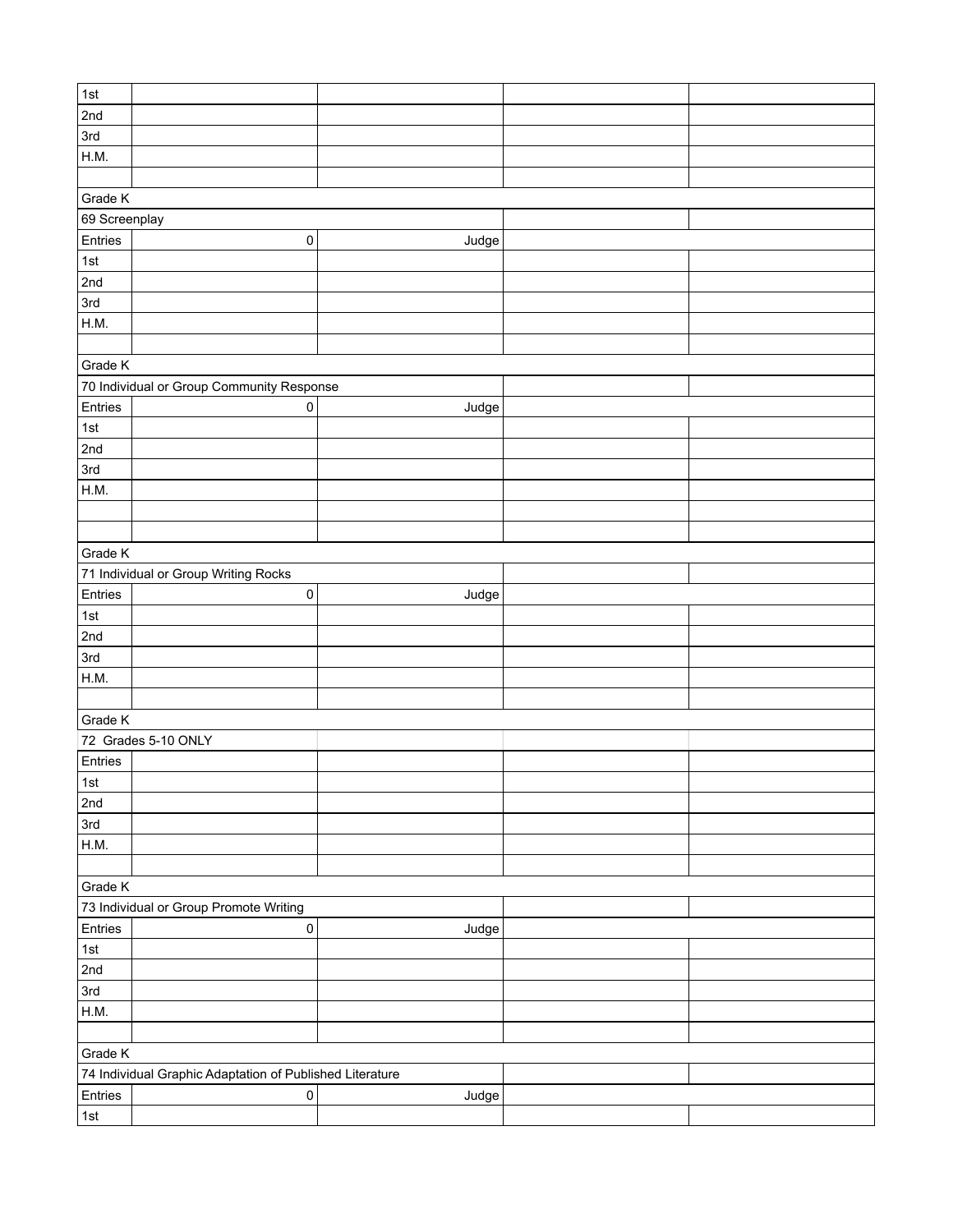| 2nd              |                                                  |       |  |
|------------------|--------------------------------------------------|-------|--|
| 3rd              |                                                  |       |  |
| H.M.             |                                                  |       |  |
|                  |                                                  |       |  |
|                  |                                                  |       |  |
| Grade K          |                                                  |       |  |
|                  | 75 Individual original writing with original art |       |  |
| Entries          | $\mathbf 0$                                      | Judge |  |
| 1st              |                                                  |       |  |
| 2nd              |                                                  |       |  |
| 3rd              |                                                  |       |  |
| H.M.             |                                                  |       |  |
|                  |                                                  |       |  |
| Grade K          |                                                  |       |  |
|                  | 76 Individual Collage                            |       |  |
| Entries          | $\pmb{0}$                                        | Judge |  |
|                  |                                                  |       |  |
| 1st              |                                                  |       |  |
| 2nd              |                                                  |       |  |
| 3rd              |                                                  |       |  |
| H.M.             |                                                  |       |  |
|                  |                                                  |       |  |
| Grade K          |                                                  |       |  |
|                  | 77 Individual Drawing                            |       |  |
| Entries          | $\pmb{0}$                                        | Judge |  |
| 1st              |                                                  |       |  |
| 2nd              |                                                  |       |  |
| 3rd              |                                                  |       |  |
| H.M.             |                                                  |       |  |
|                  |                                                  |       |  |
| Grade K          |                                                  |       |  |
|                  | 78 Individual Painting                           |       |  |
| Entries          | $\pmb{0}$                                        | Judge |  |
| 1st              |                                                  |       |  |
|                  |                                                  |       |  |
| 2nd              |                                                  |       |  |
| 3rd              |                                                  |       |  |
| H.M.             |                                                  |       |  |
|                  |                                                  |       |  |
| Grade K          |                                                  |       |  |
|                  | 79 Individual 3-Dimensional Structure            |       |  |
| Entries          |                                                  | Judge |  |
| 1st              |                                                  |       |  |
| 2nd              |                                                  |       |  |
| 3rd              |                                                  |       |  |
| H.M.             |                                                  |       |  |
|                  |                                                  |       |  |
| Grade K          |                                                  |       |  |
| 80 Group Project |                                                  |       |  |
| Entries          |                                                  |       |  |
|                  |                                                  | Judge |  |
| 1st              |                                                  |       |  |
| 2nd              |                                                  |       |  |
| 3rd              |                                                  |       |  |